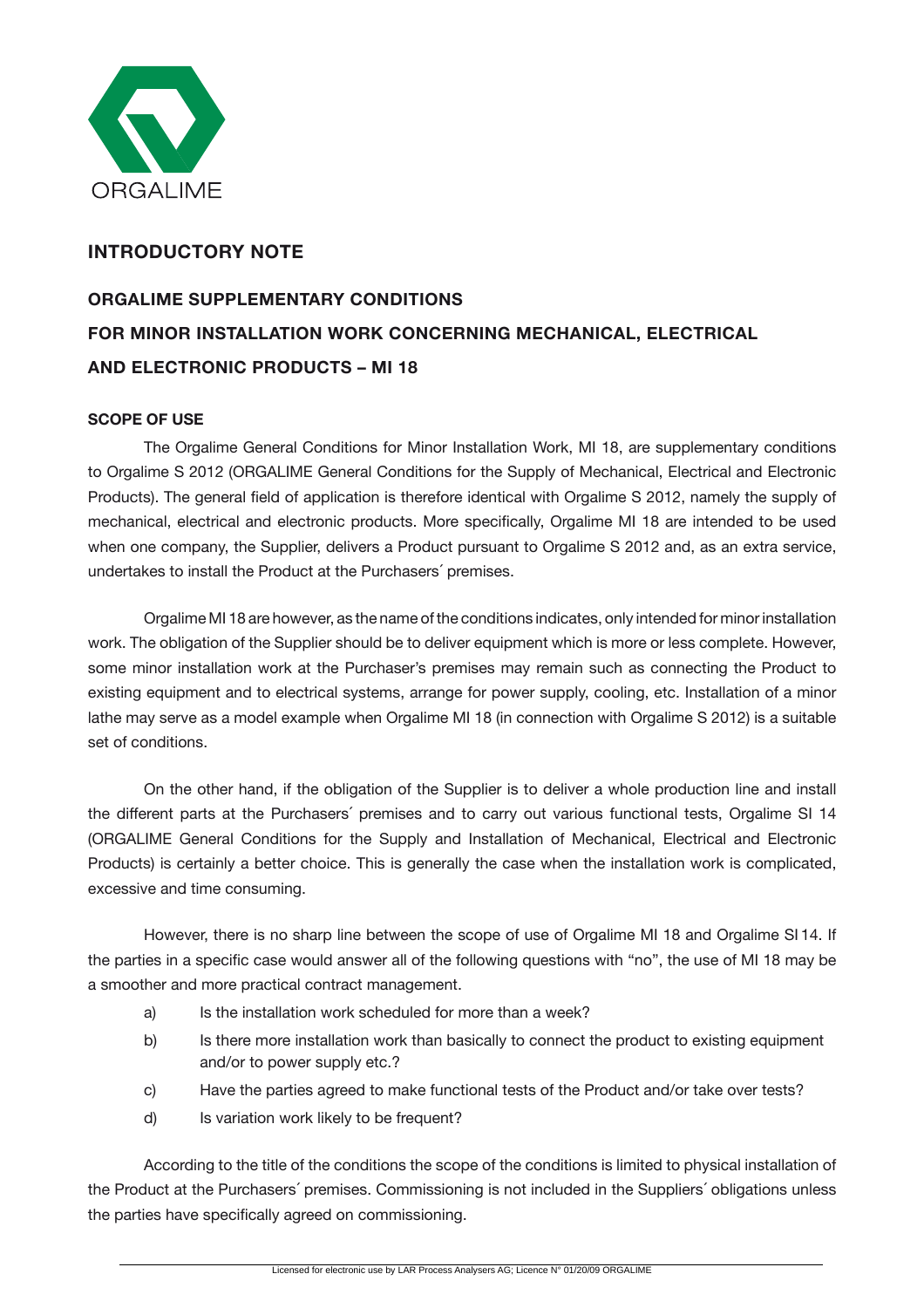### **SOME MAIN FEATURES OF ORGALIME MI 18**

One of the more essential features of Orgalime MI 18 is that the provisions concerning late delivery of the Product are separated from the provisions regulating delayed installation. The former are solely regulated in Orgalime S 2012 and the latter solely in Orgalime MI 18.

The consequence of delayed installation is that the Purchaser primarily may carry out the installation work at the risk and cost of the Supplier, provided that the Purchaser proceeds in a reasonable manner. The Purchaser must, however, first require the Supplier In Writing to start the installation within a final reasonable period which should not be less than one week. If the installation work is very difficult or unreasonably expensive the Purchaser may instead choose to demand In Writing the Supplier to start installation within one month. If the Supplier fails to do so the Purchaser may terminate the contract and demand compensation for the damage he suffers. The compensation, including possible liquidated damages for delay under Orgalime S 2012, is limited to 15 % of the contract price for the Product inclusive of installation.

The Supplier's liability for defects is in two respects different in Orgalime MI 18 compared to Orgalime S 2012. Firstly, the liability of the Supplier also covers faulty installation performed by him. Secondly, the starting point for liability for defects is the day when the installation was completed, however no later than six months after delivery of the Product.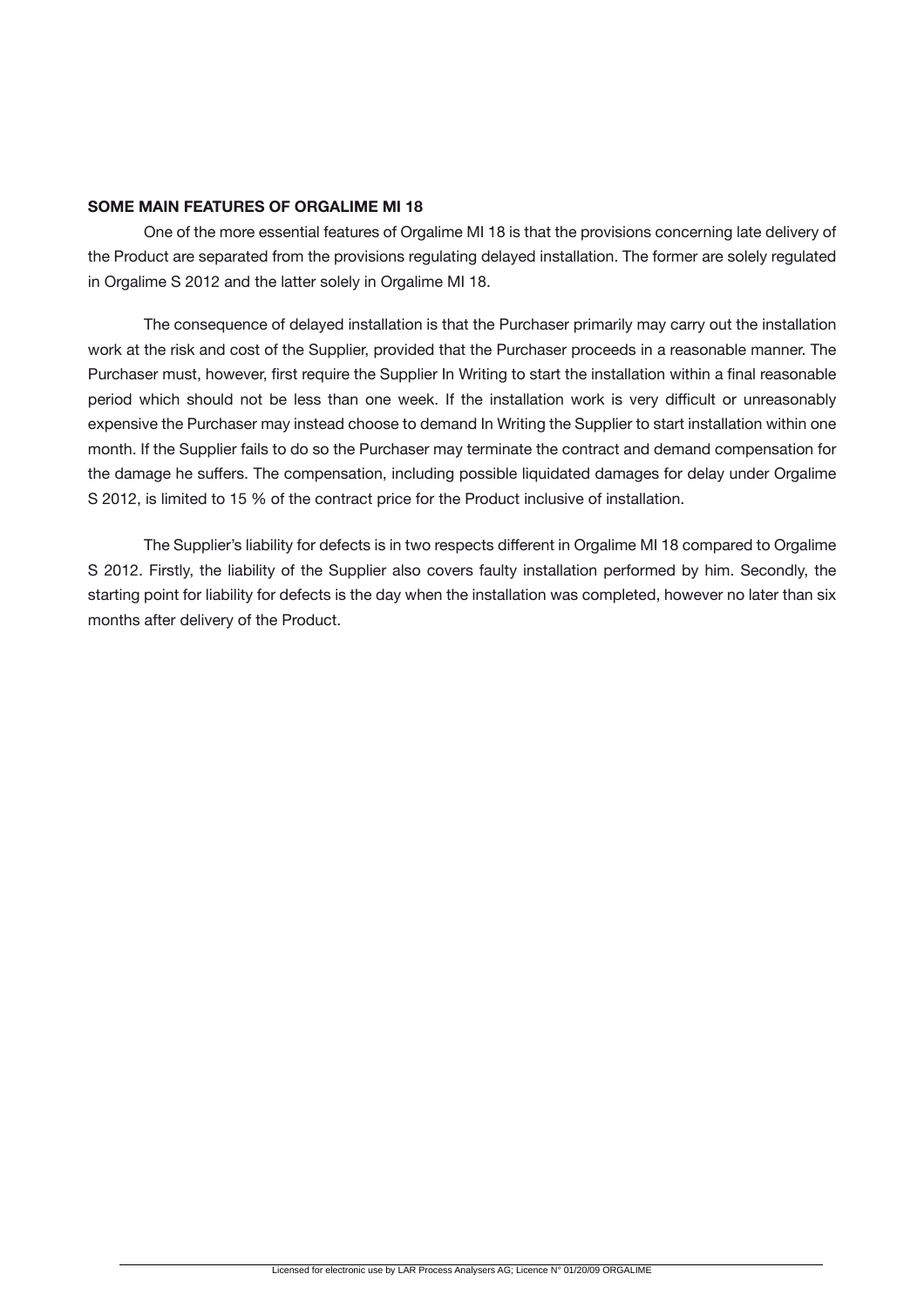

#### **SUPPLEMENTARY CONDITIONS for**

## **MINOR INSTALLATION WORK CONCERNING MECHANICAL, ELECTRICAL AND ELECTRONIC PRODUCTS DELIVERED UNDER ORGALIME S 2012**

Brussels, June 2018

The parties' respective obligations are subject to the General Conditions for Supply of Mechanical, Electrical and Electronic Equipment, ORGALIME S 2012 with the following amendments and additions, which shall have priority over ORGALIME S 2012.

#### **DEFINITION**

**1.** The term "Installation" in these conditions refers to the Supplier's work to install the Product on the agreed site for installation and, if so specifically agreed, commissioning.

#### **TIME FOR INSTALLATION**

**2.** After delivery of the Product in accordance with ORGALIME S 2012, the Supplier shall install the Product in accordance with the terms and conditions herein.

If the time for Installation has not been agreed, the Supplier shall start Installation within one month of the Purchaser's request In Writing. Unless otherwise agreed, the Supplier is only obliged to perform Installation which is requested by the Purchaser within three months from delivery of the Product.

 If the Purchaser fails to request Installation within the time limit and Installation consequently is not carried out, the Supplier is entitled to compensation for the loss he incurs.

#### **WORKING CONDITIONS**

**3.** The Purchaser shall make sure that the site is suitable for the Installation. The Purchaser shall be responsible for ensuring that the working conditions at the site comply with the applicable laws and regulations regarding working conditions. The Purchaser shall inform the Supplier's personnel about the safety regulations in force at the site and when using tools and equipment provided by the Purchaser. The Supplier shall inform the Purchaser if the Installation entails special risks.

#### **PREPARATORY WORK ETC.**

- **4.** Unless otherwise agreed, the Purchaser shall at his own cost and in a workmanlike manner execute preparatory work such as:
	- concrete works, foundations and other building work, plumbing, electric wiring and other necessary connections; mounting of beams, bolts, pillars and other fastening devices for the Product and connections to them; carpentry and brickwork, making holes, chiselling, mending and painting of parts not included in the Product.

The preparatory work shall be finished before the Supplier's personnel are scheduled to arrive at the site. Foundations and other structures shall be ready to bear the intended weight.

 The Supplier shall at the time agreed or otherwise in good time provide the Purchaser with drawings, descriptions and other information necessary for the Purchaser to perform his obligations.

**5.** Unless otherwise agreed, the Purchaser shall free of charge on the Installation site provide water and power, including compressed air and electric power, and lockable storage facilities for the Supplier's equipment and the personal effects of the Supplier's personnel, all as necessary or as provided for in the Contract.

 Unless otherwise agreed, the Purchaser shall free of charge put up scaffolding and place auxiliary labour and lifting equipment at the Supplier's disposal as necessary. The Supplier shall give the Purchaser one week's notice of his requirements in this respect.

 The Purchaser shall further on or near the site free of charge provide satisfactory premises for changing, washing and eating.

#### **PERSONNEL FACILITIES**

**6.** The Purchaser shall ensure that the Supplier's personnel are able to obtain suitable and convenient board and lodging in the neighbourhood of the site and have access to internationally acceptable hygiene facilities and medical services.

#### **DELAYED INSTALLATION**

**7.** If the Supplier, after delivery of the Product, fails to start Installation within the time specified in Clause 2, the Purchaser may by notice In Writing require that Installation shall start within a final reasonable period, which shall not be less than one week. This shall not apply, however, if the delay is due to a circumstance for which the Purchaser is responsible or to Force Majeure.

 If the Supplier fails to start Installation within such final period, the Purchaser may, after having notified the Supplier In Writing, himself carry out the Installation or employ a third party to do so. In such case the Supplier shall reimburse any additional costs for the Installation provided that the Purchaser acts in a reasonable manner.

If it will cause serious difficulties or unreasonable costs for the Purchaser to carry out Installation himself or through a third party, he may instead demand In Writing that the Supplier starts Installation within one month. If the Supplier fails to start Installation within this period, the Purchaser may terminate the Contract by notice In Writing and demand compensation for the damage he suffers. The compensation, including the liquidated damages that the Purchaser may be entitled to under ORGALIME S 2012 due to late delivery of the Product, shall not exceed 15